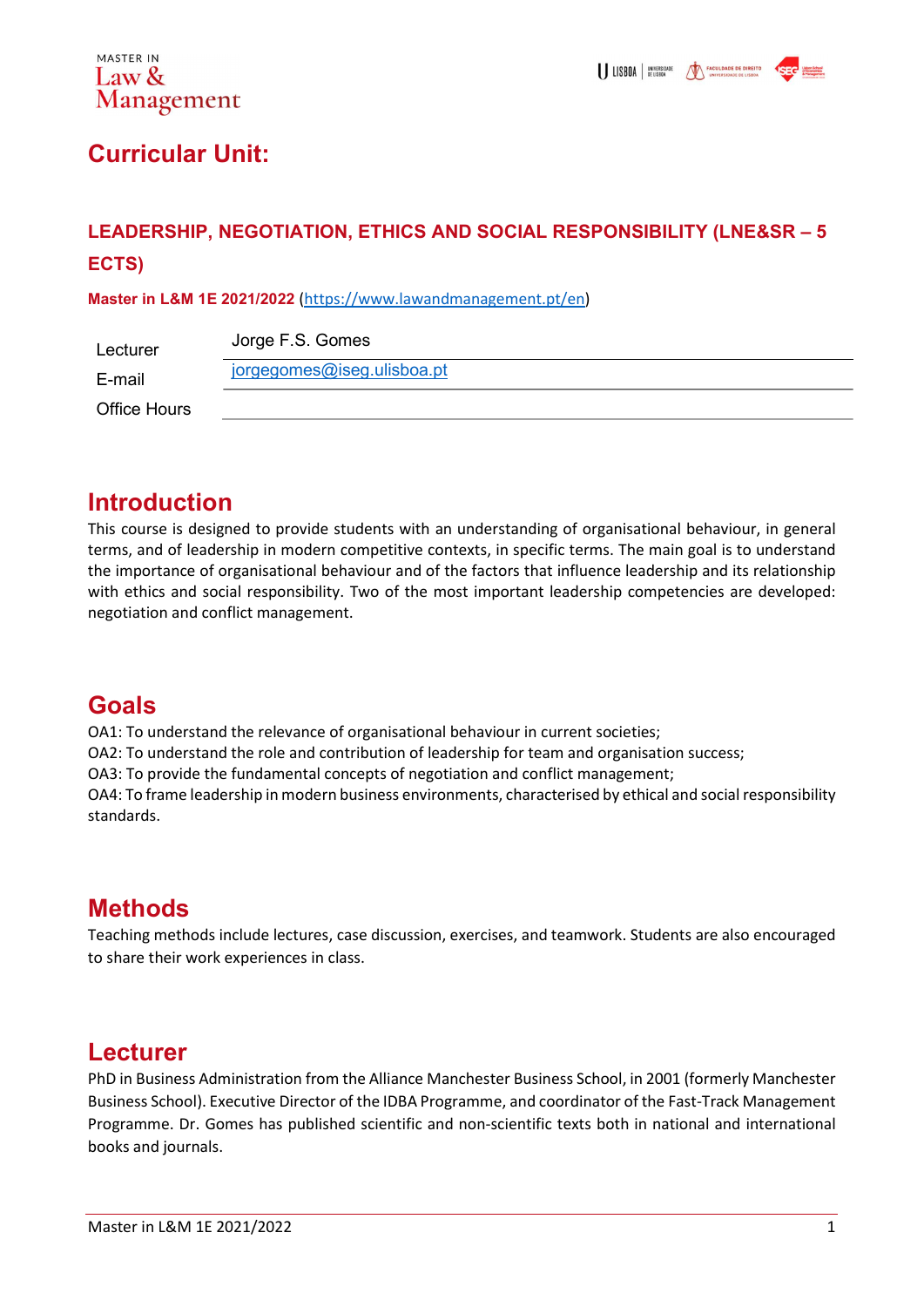ISBOA BELISSOA AN FACULDADE DE DIREITO

### MASTER IN Law & Management

# Course Contents

- Organisational Behaviour and Management
- Approaches to leadership: From classic to modern views
- Advanced topics in leadership
- Business ethics, social responsibility, and beyond
- Communication skills and performance
- Strategies and tactics in negotiation and conflict management I
- Strategies and tactics in negotiation and conflict management II
- Strategies and tactics in negotiation and conflict management III
- Culture and further issues in LNE&SR

## Assessment

- a) Participation (20%): participation is based on the student's attendance to classes, and especially on one presentation of a book chapter (from Marques & Dhiman, 2017), on the  $11<sup>th</sup>$  March. During the presentation, the student must show that has read and understood the chapter, and must explain its content to the class. No document or PowerPoint file is needed to be sent prior to class, or after it.
- b) Group essay (40%): a 2,500-word written essay, based on the topic in the annex. Essay to be returned by 25<sup>th</sup> March.
- c) Written individual exam (40%), scheduled to  $25<sup>th</sup>$  March (09-11 o'clock). The exam is a 120minute test and is composed of two groups of questions: the first one is composed of short openended questions, and the second group of larger open-ended questions.

# References

Main source: Robbins, S.P. & Coulter, M. (2018). Management (14<sup>th</sup> Ed.). Pearson.

### Additional sources:

- Marques, J. & Dhiman, S. (2017). Leadership today: Practices for personal and professional performance. Springer.
- Additional elements can include cases, papers, reports, and websites.

#### ANNEX: GROUP ESSAY

#### New trends in Leadership, Negotiation, Ethics, and Social Responsibility

Amongst the latest developments in organisational studies, value-based leadership (VBL) models are a group of theories in leadership that emphasise the role of values in influencing and managing human behaviour in organisations. VBL theories include transformational leadership, authentic leadership, and ethical leadership